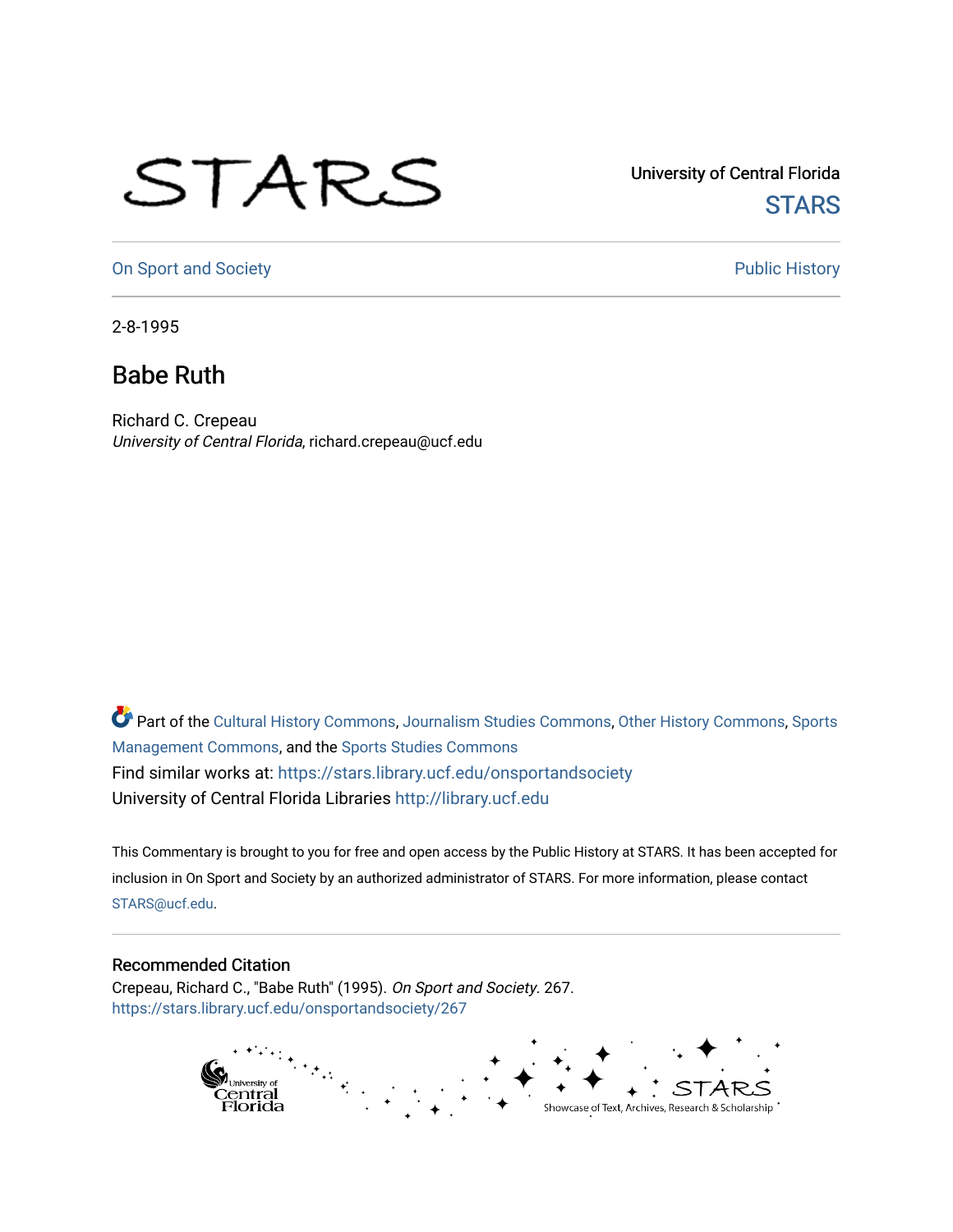## SPORT AND SOCIETY FOR ARETE February 8, 1995

Last Monday, February 6th, was the 100th Birthday of George Herman Ruth: the Babe, the Bambino, the Sultan of Swat, the Baron of Bam, the King of Slam, the greatest sports hero in American history, and one of the greatest baseball players in the history of the game.

The records held by Ruth are legion, and they were achieved as a hitter, a pitcher, and a base stealer. He was one of the best outfielders of his time, an excellent base runner, and had a sophisticated knowledge of the game. His excellence as a player earned him great acclaim, but his stature as an American hero goes well beyond the playing field.

He had nearly all the qualities one could ask for in a hero, and clearly exemplified some of the elemental historical forces of this time. In an age of increasing power and energy Ruth embodied elemental power. His swing was a sight to behold, and people who watched him were almost as excited by watching him strikeout as they were watching him hit a home run.

Ruth's power changed the nature of baseball from a game of singles and stolen bases to one of three run homers. The home run became a centerpiece of the game, and a parade of power hitters followed in his footsteps. Not only could Ruth hit home runs, he hit them farther and more frequently than anyone else, and he could apparently will them for special occasions: The first home run in Yankee Stadium, the first home run in an allstar game, a home run for Clare in the first game after their marriage, the legendary called shot in the World Series of 1932, and the numerous home runs hit for sick and dying children in hospitals across America.

Ruth's home runs not only won ball games, they cured children of serious illness and fatal disease. There are many stories contributing to this legend but my personal favorite comes from spring training in St. Petersburg where after hitting a home run Ruth ran past an automobile parked down the right field line. As he passed the car Ruth spotted a small boy, and shouted out the customary "Hi ya kid." The boy had been crippled from birth, unable to walk or stand on his own. When Ruth called out the young boy rose to his feet and called back, "Hi ya Babe."

Then there was Babe Ruth living proof of the Horatio Alger Stories of poor boy made good, the rags to riches phenomenon in